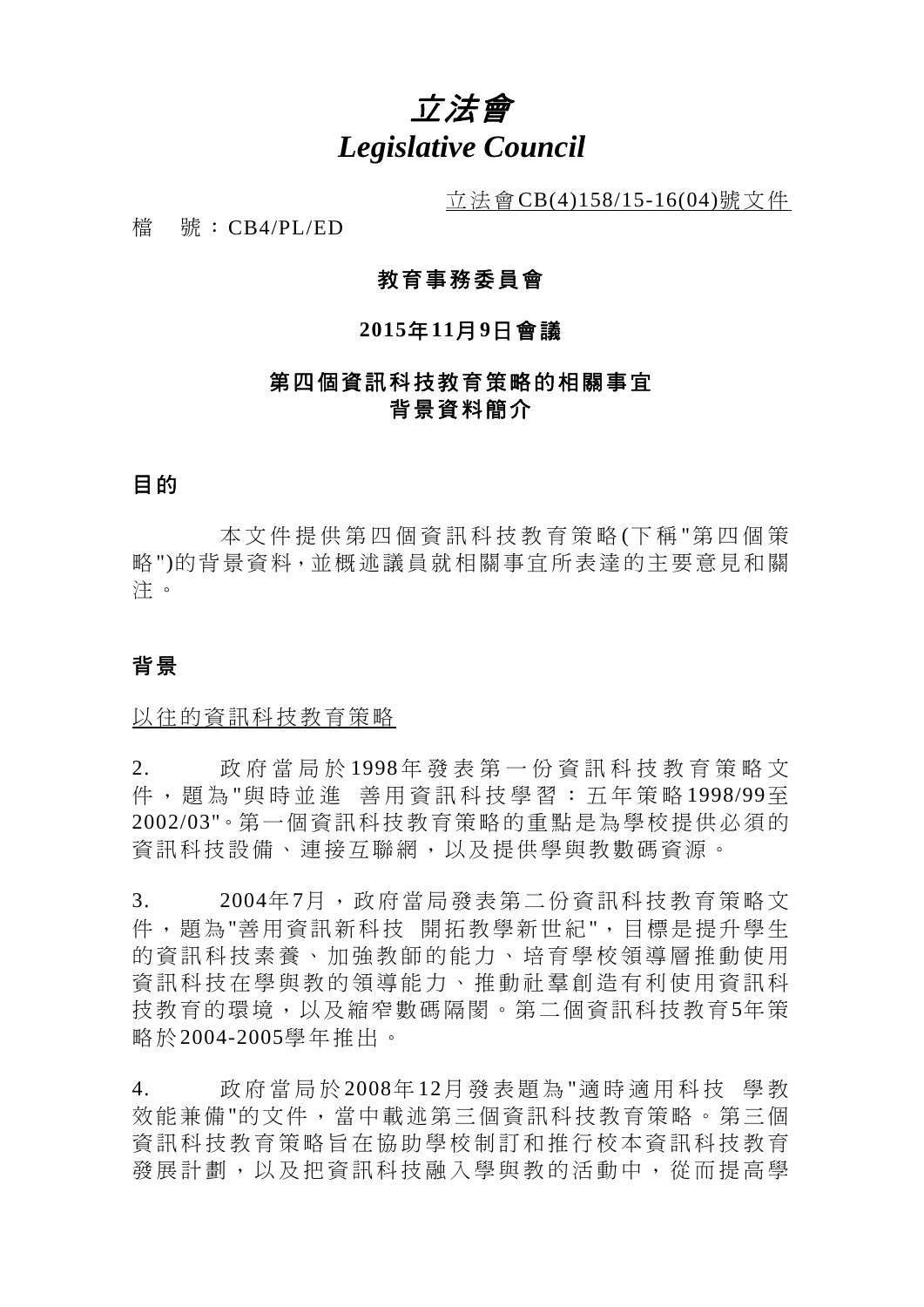生的學習效能,使師生能在學與教的過程中掌握"適時適用科技 學教效能兼備"。

5. 教育局表示,3個資訊科技教育策略已在多個範疇奠下 穩固的基礎,例如提供學校資訊科技基礎設施、學習資源、提 升教師專業能力及學生學習。此外,當局亦推行一系列與資訊 科技教育相關的重要措施,包括提供經常性的資訊科技綜合津 貼、推行學校電子學習試驗計劃和電子教科書市場開拓計劃(下 稱"市場開拓計劃")。

第四個策略

1

6. 教育局於2014年5月7日就第四個策略展開公眾諮詢,並 發表題為"發揮IT潛能 釋放學習能量 全方位策略"的文件。據諮 詢文件所述,第四個策略的宗旨是透過發揮資訊科技的潛能, 提升學與教的互動經驗,以釋放學生的學習能量,讓學生學會 學習、邁向卓越。在第四個策略下推行的措施涵蓋多個範疇, 包括提升所有公營學校的 WiFi無線網絡基礎設施、增加優質電 子學習資源的供應、更新學校課程及改變教學方法等。當局採 取全方位策略,第四個策略涵蓋以下5個主要行動1–

- 行動1 加強學校的資訊科技基礎設施及重組運作模式
- 行動2 提升電子學習資源的質素
- 行動3 更新學校課程、改變教學及評估方法
- 行動4 提升學校專業領導及力量、建立實踐社群
- 行動5 家長、持分者及社區齊參與

7. 為推行第四個策略,政府當局在 2015-2016年度開支預 算中預留撥款共1億500萬元,涵蓋以下項目。

> (a) 作為電子學習學校支援計劃(下稱"支援計劃")<sup>2</sup>的延 伸,提供合共9,000萬元的一筆過津貼,讓900所公 營學校購置流動電腦裝置;

<sup>1</sup> 根據教育局於 2015年 5月提供的資料,政府當局已根據諮詢結果,落實第四個 策略下的措施,並增加第六個行動,即進行持續研究及評估,以確保資訊科技教 育的連貫及可持續發展。

<sup>2</sup> 在 2014年 1月 10日,財務委員會批准 5,000萬元的非經常開支承擔額,用以推 出支援計劃,為 100所公營學校提供一筆過撥款,以便購置流動電腦裝置及以試驗 性質使用 WiFi無線網絡租賃服務,為期3年。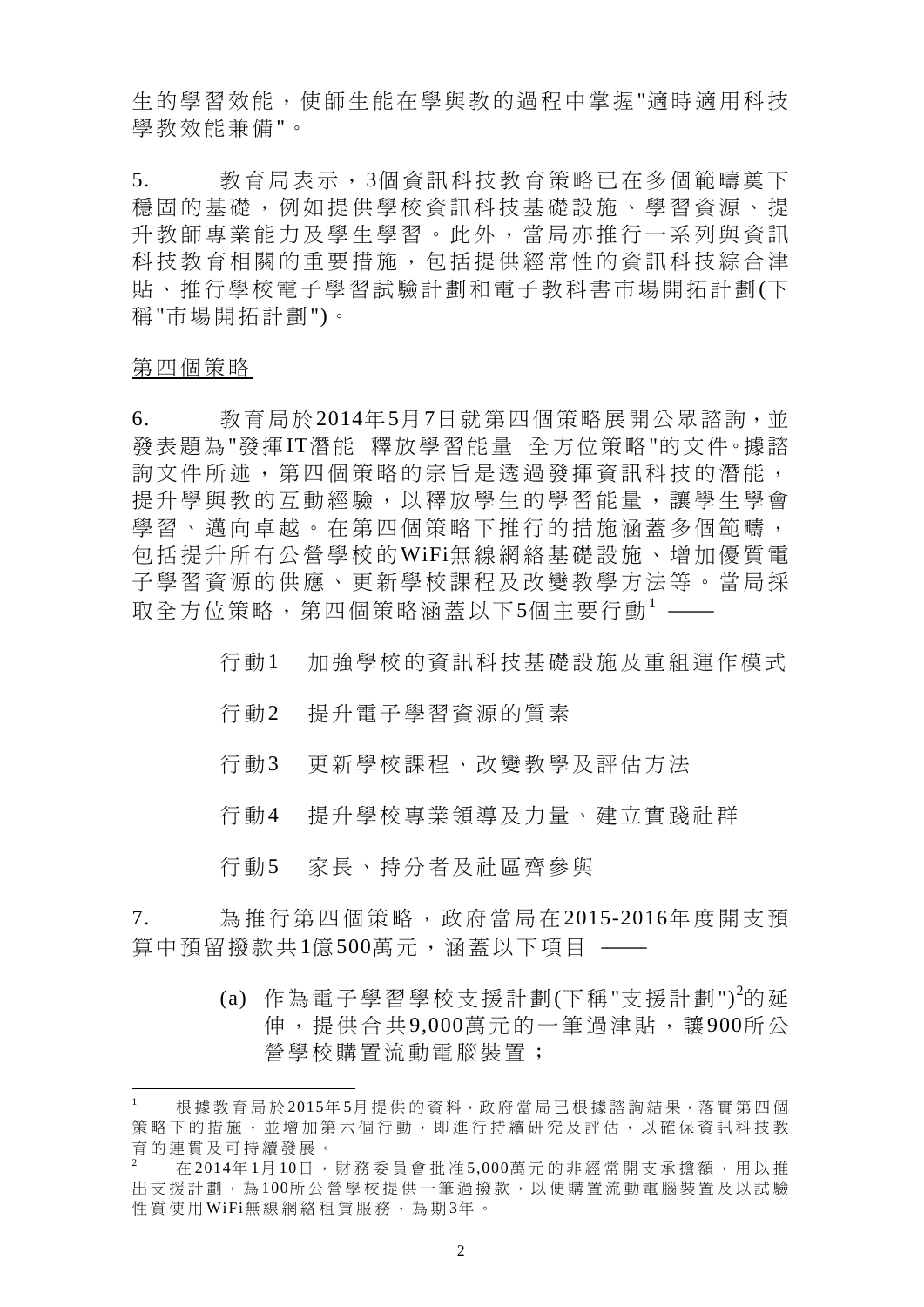- (b) 繼於2014-2015學年推出市場開拓計劃後,向香港教 育城有限公司(下稱"教城")<sup>3</sup>提供1,000萬元的一筆 過撥款,以加強電子學習資源;及
- (c) 提 供 500萬元非經常撥款,用以推出多項措施協助 家長,以及為學校提供所需的支援,包括技術諮詢 服務及/或中央採購程序。

在2015-2016財政年度推行與第四個策略相關的措施的預算開支 為5,100萬元 $^4$ 。

#### 主要意見和關注

1

8. 第五屆立法會展開後,教育事務委員會(下稱"事務委員 會")曾在不同會議上討論在教育上使用資訊科技的議題。在2014 年 6月 9日舉行的會議上,政府當局向事務委員會簡介第四個策 略下的主要建議。議員亦在審核2015-2016年度開支預算時,要 求政府當局提供有關第四個策略的資料。

提升學校的資訊科技設備

9. 在2013年12月9日舉行的會議上,事務委員會通過由莫 乃光議員動議的一項議案及葛珮帆議員動議的另一項議案。兩 項議案的措辭載於附錄**I**。該等議案載述的其中一項要求是為學 校提供免費 WiFi無線上網服務。在事務委員會 2014年 6月 9日 舉 行的會議上,委員歡迎政府當局撥款9,000萬元予900所公營學校 購買流動電腦裝置(即上文第7(a)段)。然而, 他們關注為這些學 校設置 WiFi無線網絡基礎設施的時間表。教育局回應委員的關 注時確認,在第四個策略下,政府當局計劃撥款,由2015-2016 學年開始,分階段提升這些學校的WiFi無線網絡基礎設施。

10. 委員察悉,政府當局會鼓勵學校以服務租賃模式取得 WiFi無線網絡基礎設施及支援服務, 並認為應有多個服務供應 商參與,確保公平的市場競爭,讓學校有選擇。教育局表示, 參加支援計劃的 100所學校可與其他學校分享採購 WiFi無線網 絡服務的經驗,以供參考。

教城由政府全資擁有,旨在服務教育界,當中設有資訊網站及資料庫以提供 一站式的學與教資源平台。

<sup>4</sup> 請參閱管制人員就議員審核 2015-2016年度開支預算時所提的初步書面問題 作出的答覆 (答覆編號: EDB472)。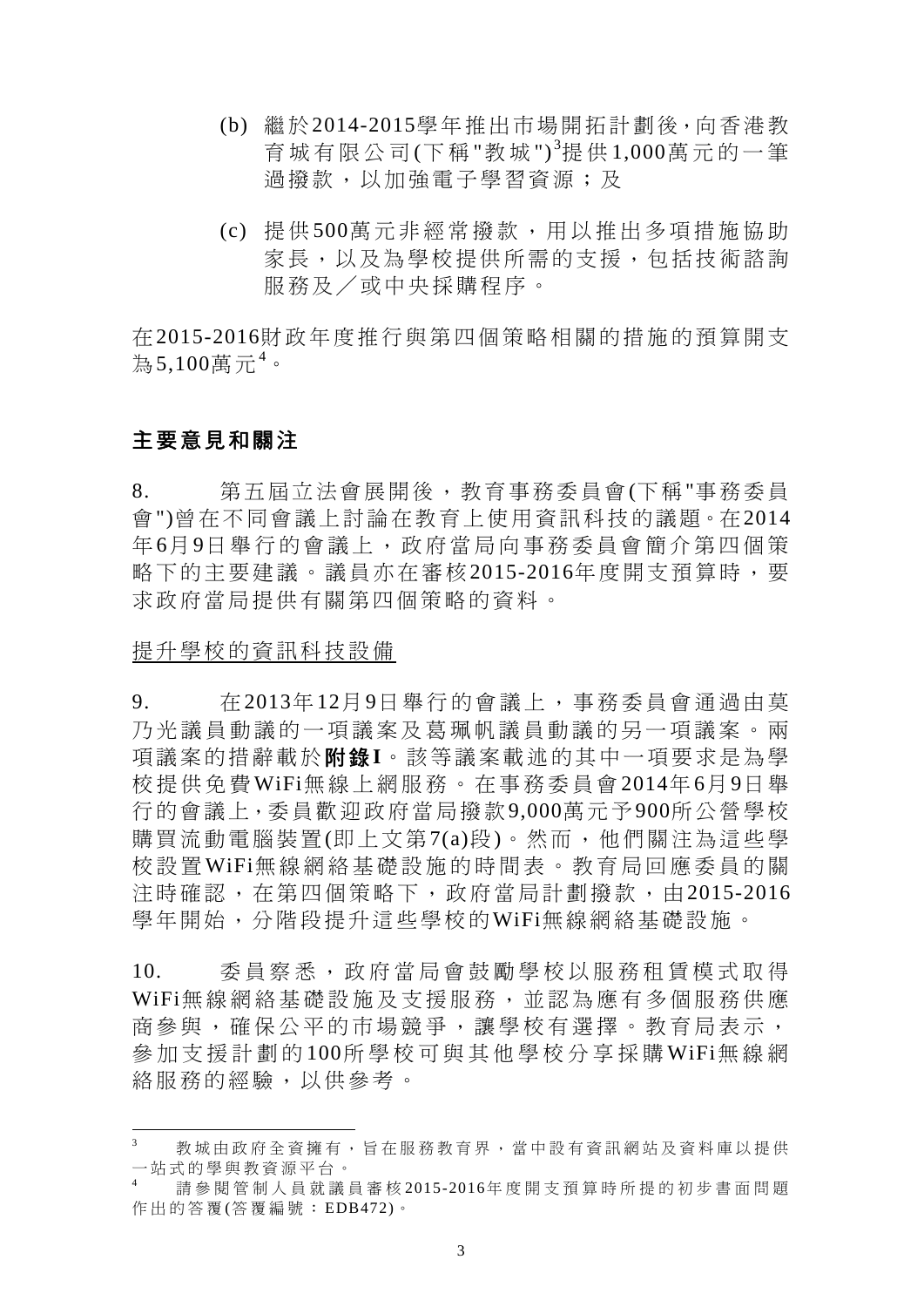11. 當局於 2014年 6月 9日的會議上就第四個策略諮詢事務 委員會時,部分委員認為,除為學校提供資訊科技基礎設施外, 亦必須為學校帶來範式轉移,由過往以教師為中心的教學模 式,轉為以學生為中心的學習模式,例如採用"翻轉課堂"模式。 就這方面,政府當局表示,有關注指出傳統的教與學模式應予 革新,使之更為互動、自主及跨越時空和地域。對此,政府當 局確認,因應這些關注,第四個策略提出多個行動,其中一個 就是更新學校課程、改變教學及評估方法。

12. 部分委員表示,有些中學並無開辦資訊及通訊科技科。 委員詢問政府當局會否改善中學級別的資訊及通訊科技科課 程,以鼓勵更多學生修讀該科。政府當局表示曾就增潤科技教 育學習領域課程內與資訊和通訊科技相關的部分進行檢討。當 局預期所有中學會由2016-2017學年開始,在初中級別採用經修 訂的課程。

#### 為學校及教師提供的支援

1

13. 鑒於推行各項與資訊科技教育策略相關的措施,以取得 更有效的教與學成果,是十分重要的工作,部分委員強調有需 要在每所學校開設資訊科技統籌員及 "技術支援服務人員 "專 責 職位,為教師和學校提供專業支援,以制訂所需的校本資訊科 技策略及行動計劃。由於各行各業對資訊科技人員的需求均甚 為殷切,每所學校應設立資訊科技統籌員常額職位,又或當局 應為每所學校提供足夠的財政資源,以聘請及挽留資訊科技統 籌員。

14. 教育局表示,個別學校較適宜運用營辦開支整筆津貼和 資訊科技綜合津貼5下的撥款,因應其特定需要購買所需的技術 支援及服務。舉例而言,學校可考慮採取租賃服務模式,以使 用 WiFi無線網絡服務,而有關保養服務則可以外判給專業人 員。教育局認為這做法能讓學校更靈活調配資源及決定哪個模 式最切合他們的要求。

自 2004-2005學年起,當 局 把 多 項 用 作 推 行 各 類 資 訊 科 技 教 育 活 動 的 經 常 性 津 貼合併為每年發放的經常性資訊科技綜合津貼。教育局經檢討該項津貼的範疇及 撥款額後,決定由2008-2009學年起,放寬該項津貼的應用範圍及增加其撥款額。 現時,所有公營學校可按適當情況,靈活地調撥該項津貼,以應付其在資訊科技 教育方面的營運需要,包括購買電子學習資源、聘請技術支援人員,以及提升和 更換學校資訊科技設施。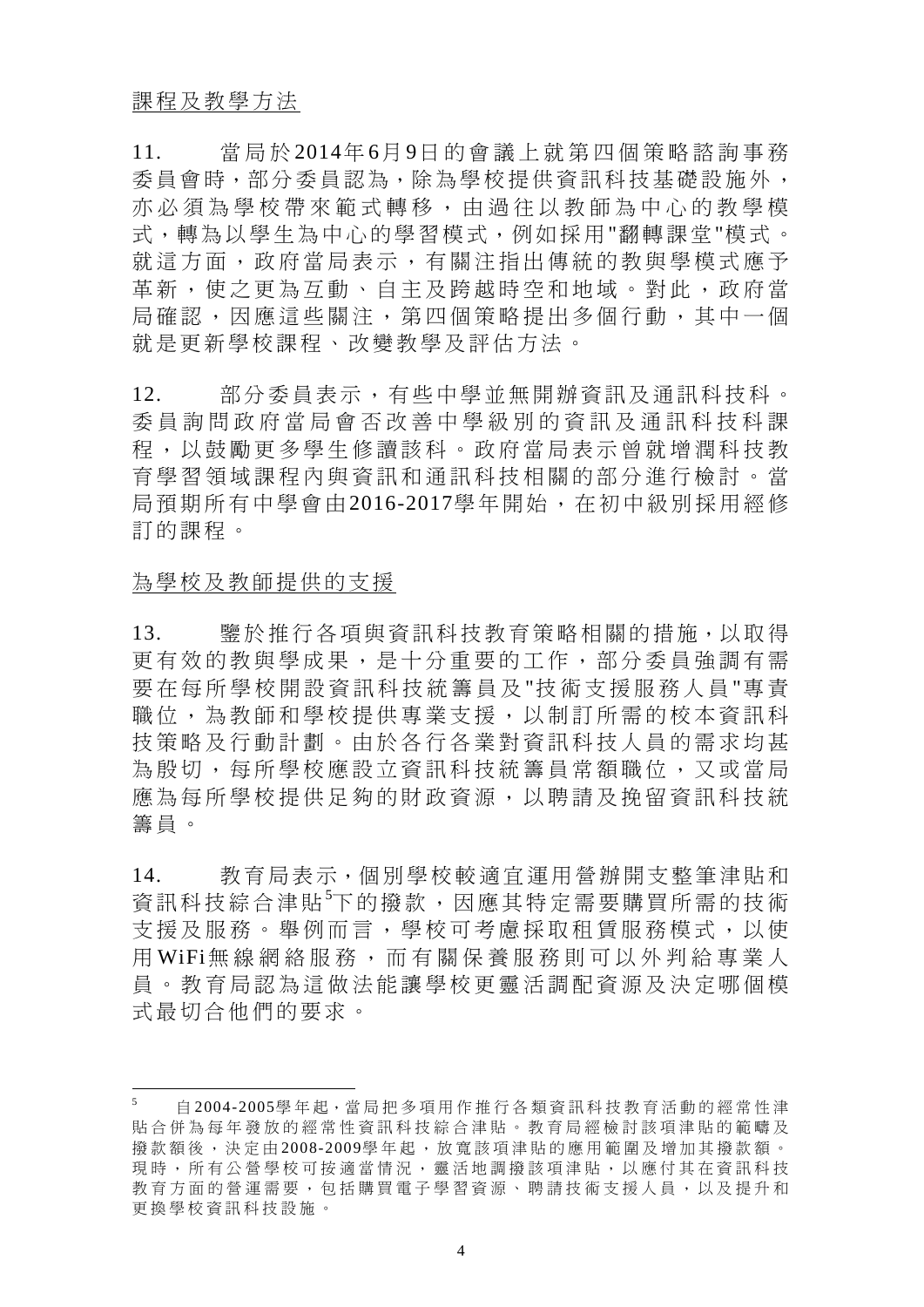15. 部分委員觀察到,學校的資訊及通訊科技科大多由其他 科目的教師教授。他們詢問當局會否考慮指明任教資訊及通訊 科技課程的教師所須具備的專業資歷或所須接受的培訓。委員 亦關注到,教師是否已準備就緒,可推行第四個策略下的各項 措施,並關注他們因工作量增加和教學法改變而面對的壓力。 按政府當局的解釋, 在第四個策略下推行的其中一項行動, 就 是在一般層面及學習領域層面提供專業發展課程,藉以提升學 校領導及教師的專業領導及能力。與此同時,當局亦會發展一 套網上資源套,支援學校制訂校本電子學習發展計劃。

#### 最新情況

16. 政府當局將會在2015年11月9日舉行的會議上,向事務 委員會簡述推行第四個策略的進展。

#### 相關文件

17. 立法會網站所載的相關文件一覽表載於附錄**II**。

立法會秘書處 議會事務部4 2015年11月3日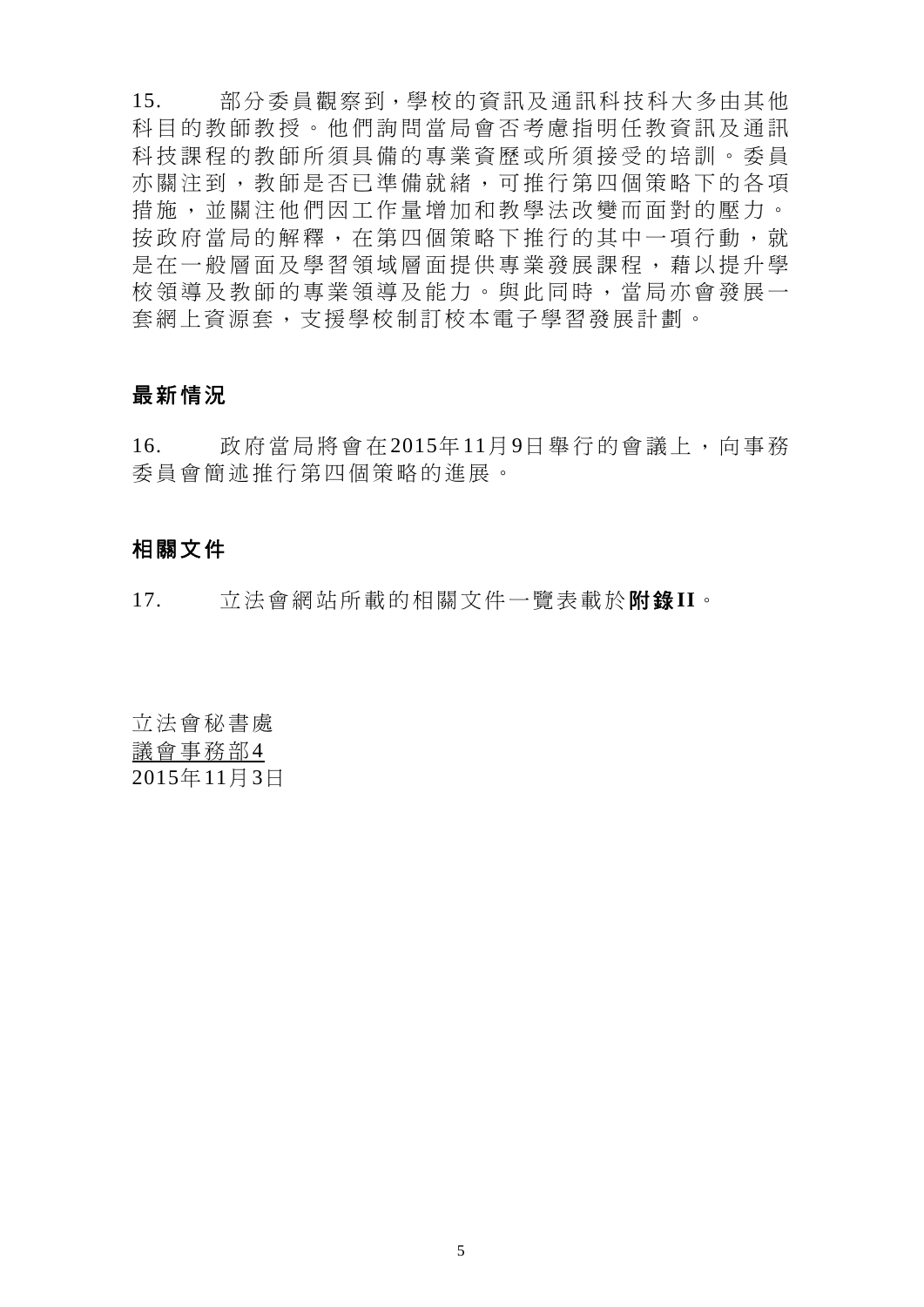### 教育事務委員會在**2013**年**12**月**9**日舉行的會議上 就議程項目**"**支援學校採用電子教科書以利便教與學 及提升網上學校行政及管理系統**"**通過的議案

**Motion passed under the agenda item "Supporting schools to adopt e-textbook to facilitate learning and teaching and upgrading of the Web-based School Administration and Management System" at the meeting of the Panel on Education held on 9 December 2013** 

### 議案措辭

教育局於1998年推出第一個資訊科技教育策略,至今已 整整15年,可是仍然未能向全港所有學校提供資訊科技 基礎建設,一直缺乏電子學習的「全面計劃」。就此, 本會促請政府:

(一) 於緊接的3年內在全港所有學校落實資助,改善 每所學校資訊科技基礎設施和教師能力;

(二) 當局必須於是次計劃,公開甄選準則,及先給 予弱勢或「資源嚴重不足」的學校發放津貼;及

(三) 當局應在津貼推行全校 wifi 無線上網服務費 用、網絡硬件或流動電腦裝置外,増加編制「資訊科技 統籌員」及「技術支援服務人員」。

(莫乃光議員動議)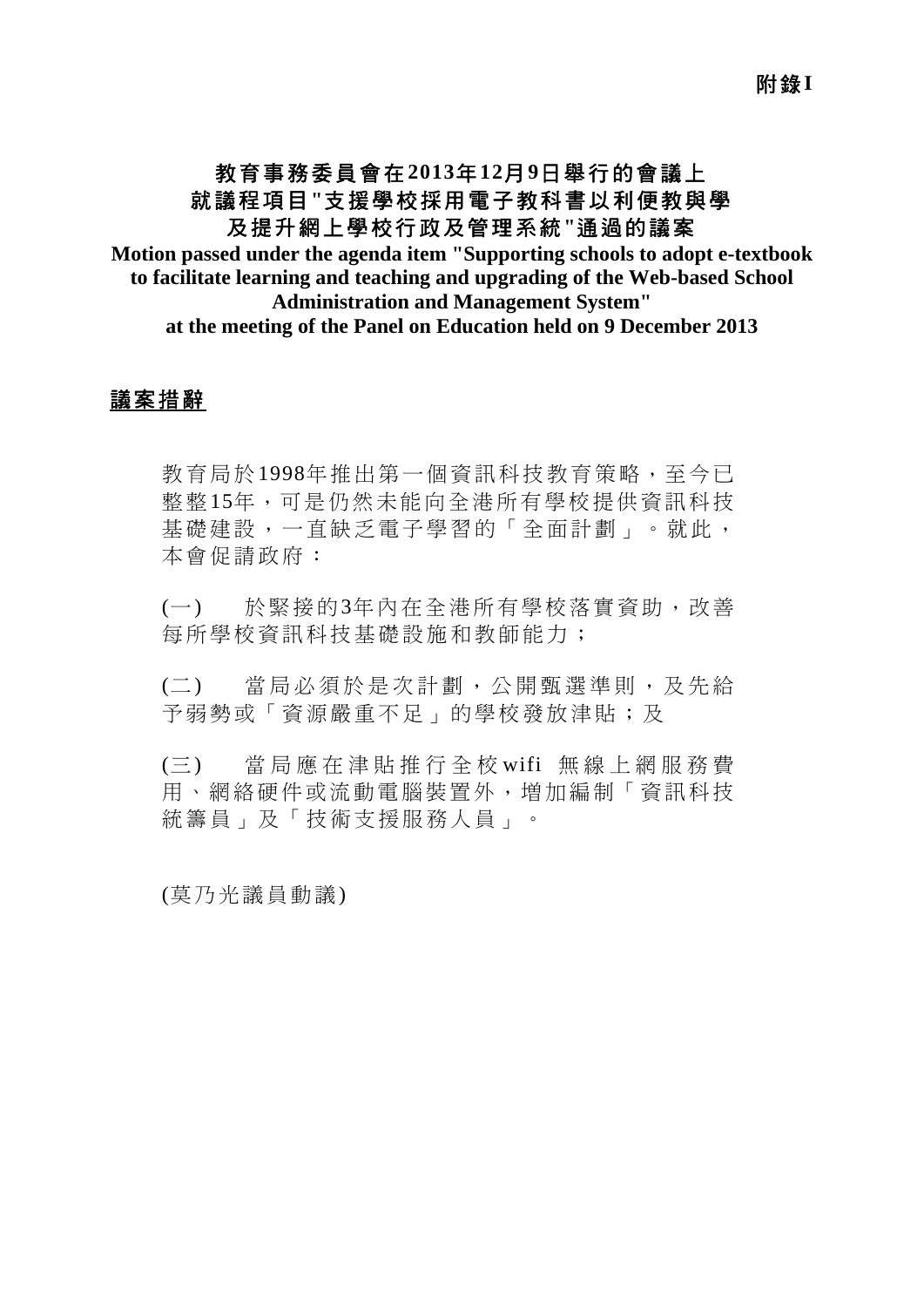### (Translation)

That it has been 15 years since the Education Bureau ("EDB") launched the first Information Technology ("IT") in Education Strategy in 1998; however, EDB is still unable to provide IT infrastructure to all schools over the territory, and a "comprehensive plan" on electronic learning has always been lacking; in this connection, this Panel urges the Government to:

(1) effect the provision of subsidies to all schools over the territory in the next three years to improve the IT infrastructure of every school and enhance teachers' capability;

(2) make public the selection criteria under this scheme and accord priority to schools which are disadvantaged or "seriously lacking in resources" in the disbursement of subsidies; and

(3) increase the staff establishment by creating the posts of "IT Coordinator" and "Technical Support Services Officer" in addition to providing subsidies to schools for the provision of Wi-Fi access to the Internet within their entire campuses and for the procurement of network hardware or mobile computer devices.

(Moved by Hon Charles MOK)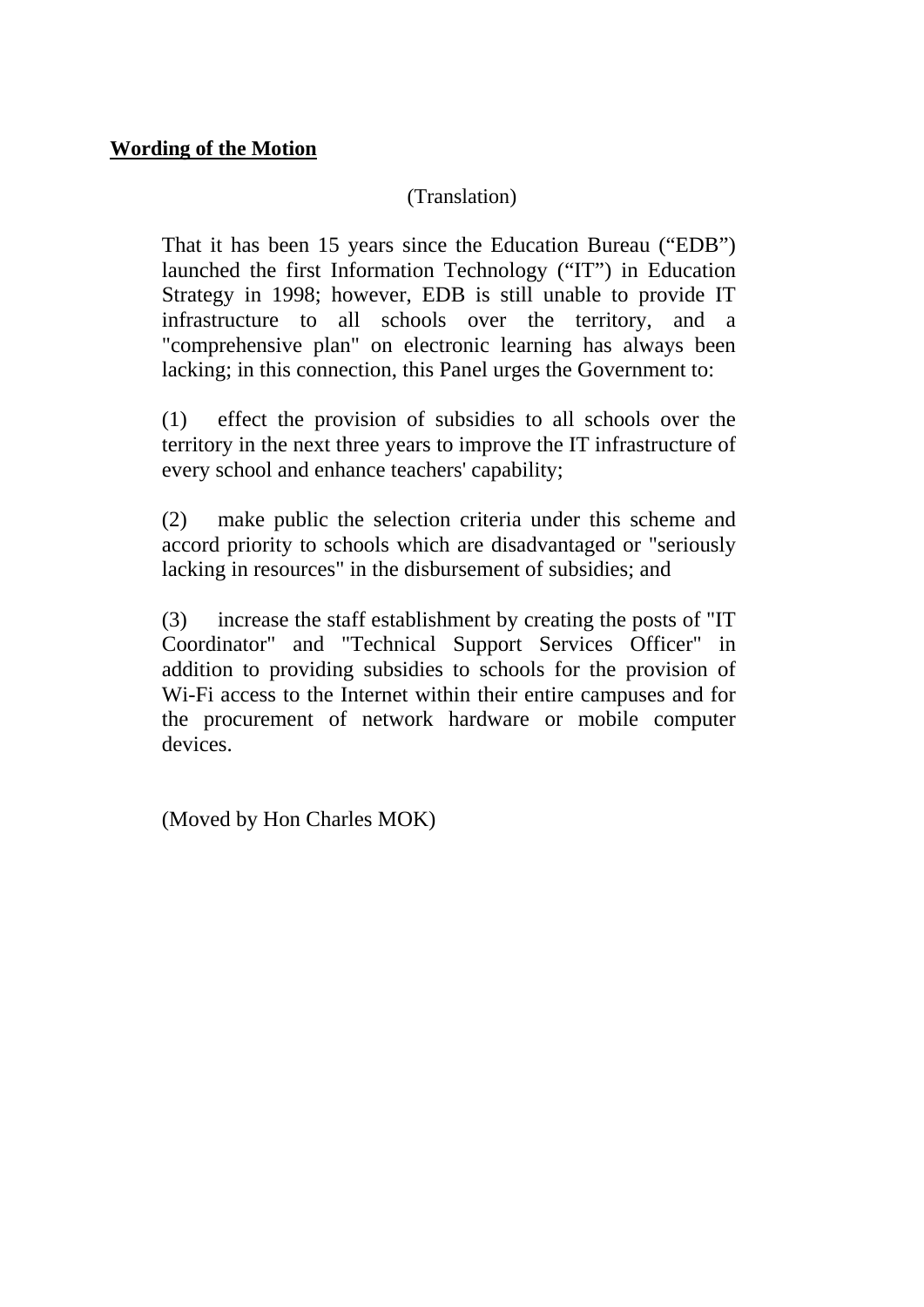### 教育事務委員會在**2013**年**12**月**9**日舉行的會議上 就議程項目**"**支援學校採用電子教科書以利便教與學 及提升網上學校行政及管理系統**"**通過的議案

**Motion passed under the agenda item "Supporting schools to adopt e-textbook to facilitate learning and teaching and upgrading of the Web-based School Administration and Management System" at the meeting of the Panel on Education held on 9 December 2013** 

### 議案措辭

鑒於利用電子教科書對於落實推行電子教學尤為重要,南韓 政府更計劃於 2015年全面以電子教科書取代傳統課本及實 行「一人一電腦」。就此,本會促請政府:

1. 落實在未來3年內分階段於全港落實全面Wi-Fi校園;

2. 為老師舉辦電子教學工作坊,以提升電子教學成效;及

3. 訂定政策目標及時間表,積極在未來幾年內全面推行電 子教科書教學,實現學生「自攜裝置」 (BYOD) / 攜帶電子 書包上課。

(葛珮帆議員動議)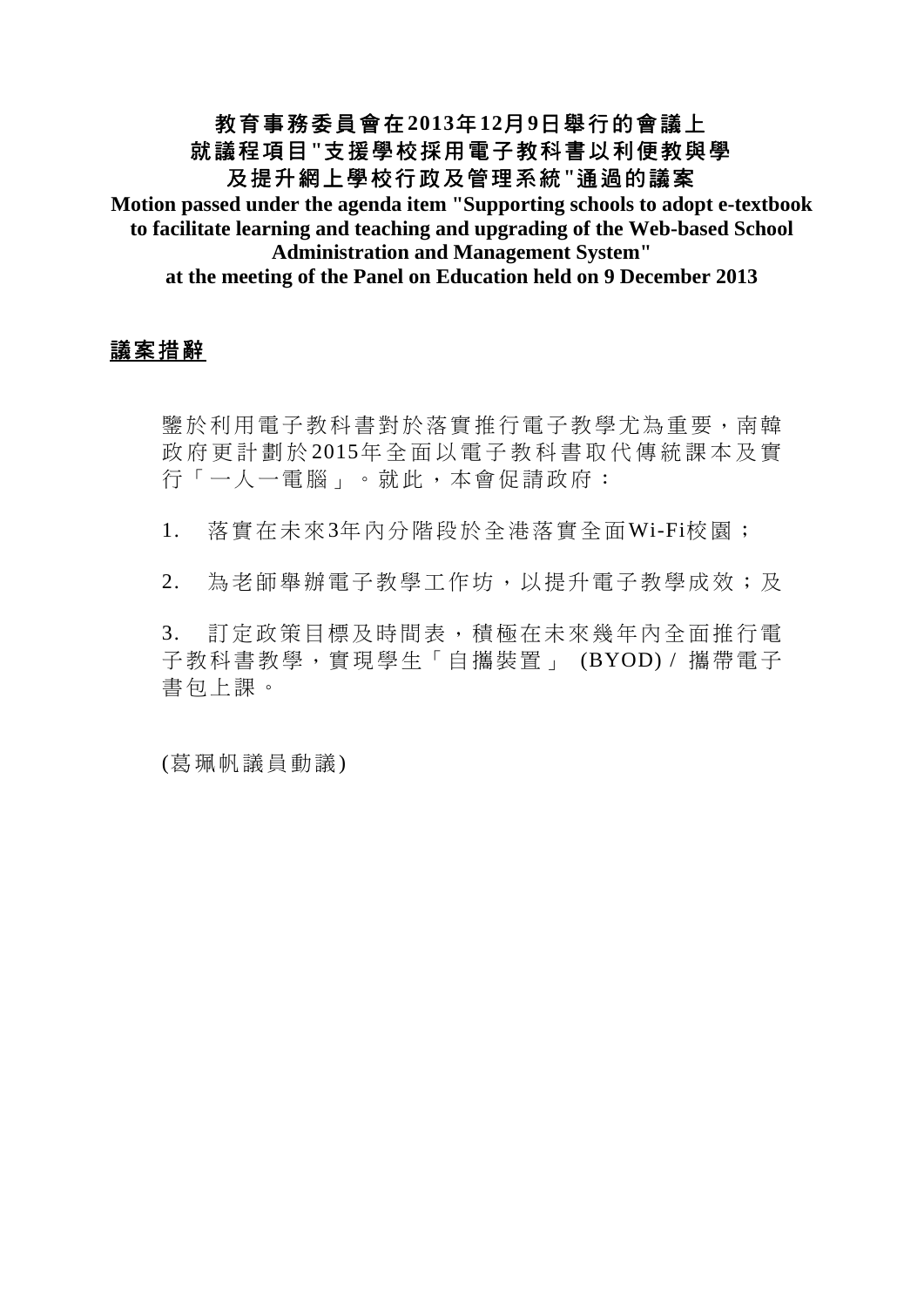### **Wording of the Motion**

### (Translation)

That, given that the use of e-textbooks is of particular importance to the implementation of e-teaching, and the South Korean government even plans to replace traditional textbooks with e-textbooks across the board and adopt the "one student one computer" practice in 2015, this Panel urges the Government to:

(1) fully implement Wi-Fi campus by phases all over the territory in the coming three years;

(2) organize e-teaching workshops for teachers to enhance the effectiveness of e-teaching; and

(3) formulate policy objectives and a timetable for the active and full implementation of teaching with e-textbooks in the coming few years to enable students to "bring your own device" (BYOD)/bring their e-schoolbags to school.

(Moved by Dr Hon Elizabeth QUAT)